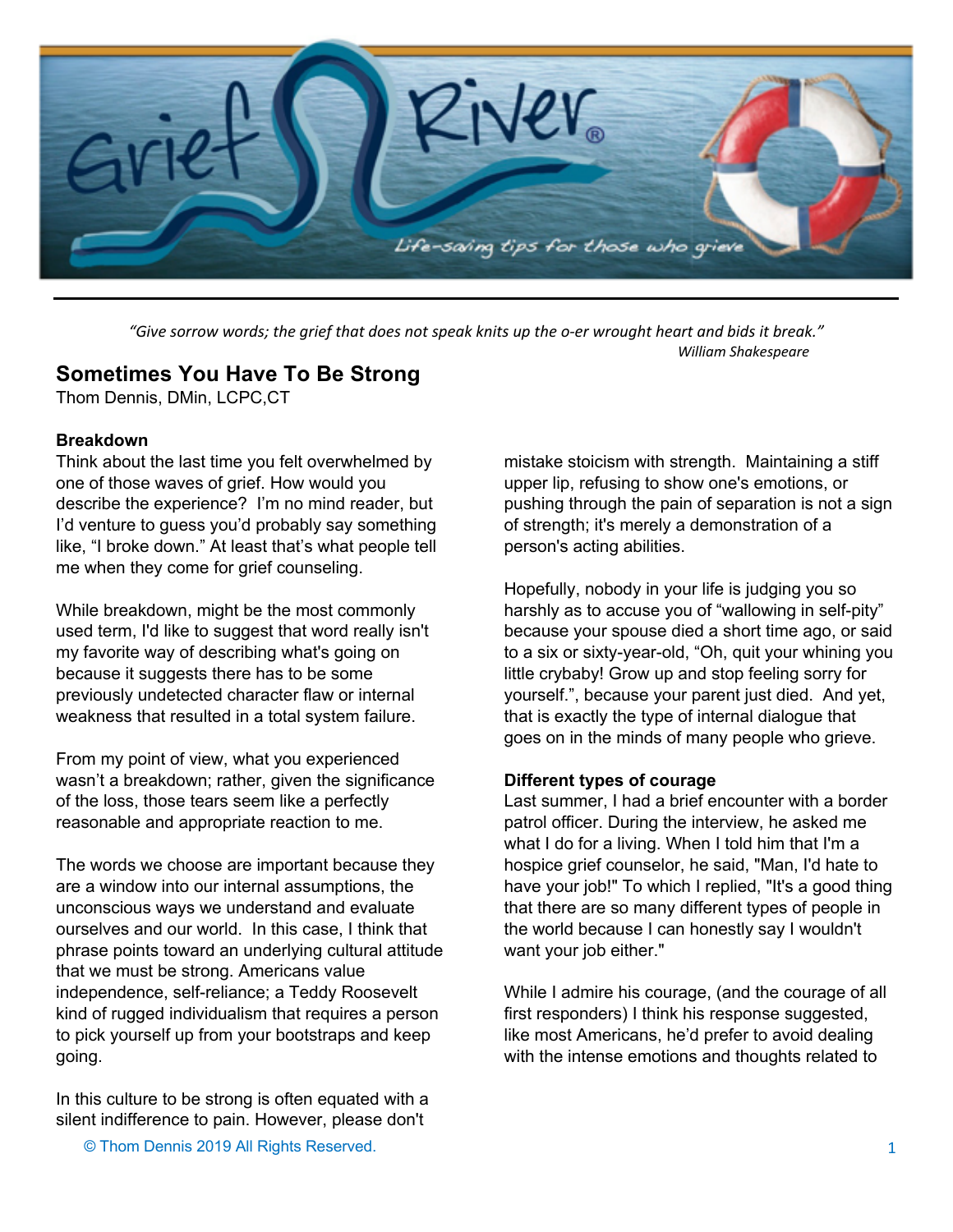

death and bereavement. I've heard it said that there are three types of courage. It takes **physical**  courage to run toward danger, it takes **moral** courage to speak out against injustice, and it takes **emotional** courage to stay with difficult emotions.

Grief requires emotional courage. It is an inner strength that is not dependent on your size, age, gender, income, organizational affiliation, or previous life experience.

Over the years, I have seen brokenness and despair, I have witnessed family conflicts and personal limitations, and I have observed people struggle with fear, uncertainty, and self-doubt. I know we all have our struggles, and yet I stand in amazement every time I see someone rise to the challenges of navigating the world without that special loved one by their side.

#### **The gravity of grief**

The word, grief, comes from the Latin word, *gravis*, meaning heavy, weighty, or burdensome. Bereavement comes from the Old English word, *berēafian*, (bereft) meaning to rob, to deprive, or to take away. To have "lost" a loved one does not mean they were carelessly or absent-mindedly misplaced; these words combined suggest the oxygen depleting awareness that a beloved companion has been stolen from us, and the hopecrushing knowledge that there isn't enough ransom money in the entire world that can bring them back.

As William Shakespeare expressed so well, grief, like gravity, weighs heavily on us all. For some, it is a burden too heavy to bear by themselves, not because of some internal weakness, but because of a combination of things going on simultaneously, (personal health concerns, family dynamics, and other life stressors, to name a few). Grief on top of everything else becomes the proverbial "straw that breaks the camel's back." From where I sit, strong doesn't mean, unmovable, rigid, impenetrable, or can't be broken; the damage has already been done. Grief is nature's way of providing the broken hearted with emotional convalescence. You will rise

again, but first, your rended heart will need some time to mend.

#### **A personal trainer**

Think of a grief counselor as a sort of personal trainer. As your trainer, it is my job to help you

regain your strength. Understand that grief impacts the whole person, body, mind, and spirit. That means for a while; you will have less emotional energy, less mental acuity, less tolerance with a

annoying people, more questions and doubts, more anxiety, and much, much more physical fatigue. What this all leads to is the awareness that in order to get stronger, you need to stop on occasion to recharge your batteries. You can recharge your physical batteries by getting lots of rest. Recharge by eating natural, healthy foods. I know it's comforting to go for the sugar and carbs, but you will feel better physically if you think of food as fuel for the grief journey.

### **Heavy Topics**

A question you might want to consider is, "How can I recharge spiritually and emotionally?" Your personal trainer would caution against trying to lift too much, too soon. After all, building strength requires repetition, persistence, and patience. As a grief counselor, and on occasion spiritual advisor, I need to tell you that answers to those big questions about meaning, identity, and existence stirred up by loss, don't magically appear overnight. After the "brain fog" begins to lift and you have regained some physical strength, you will want to seek out wise counsel.

When you are ready, be intentional about searching for satisfying answers to the questions that trouble you. Admittedly, these are heavy topics that will require you to do some research. Read a book, consult with a priest, rabbi, or guru. You are not the first person to ask those questions; somebody somewhere must have a plausible response that will enlighten you. This kind of search requires perseverance, an internal strength that means doggedly pursuing meaningful answers to all those